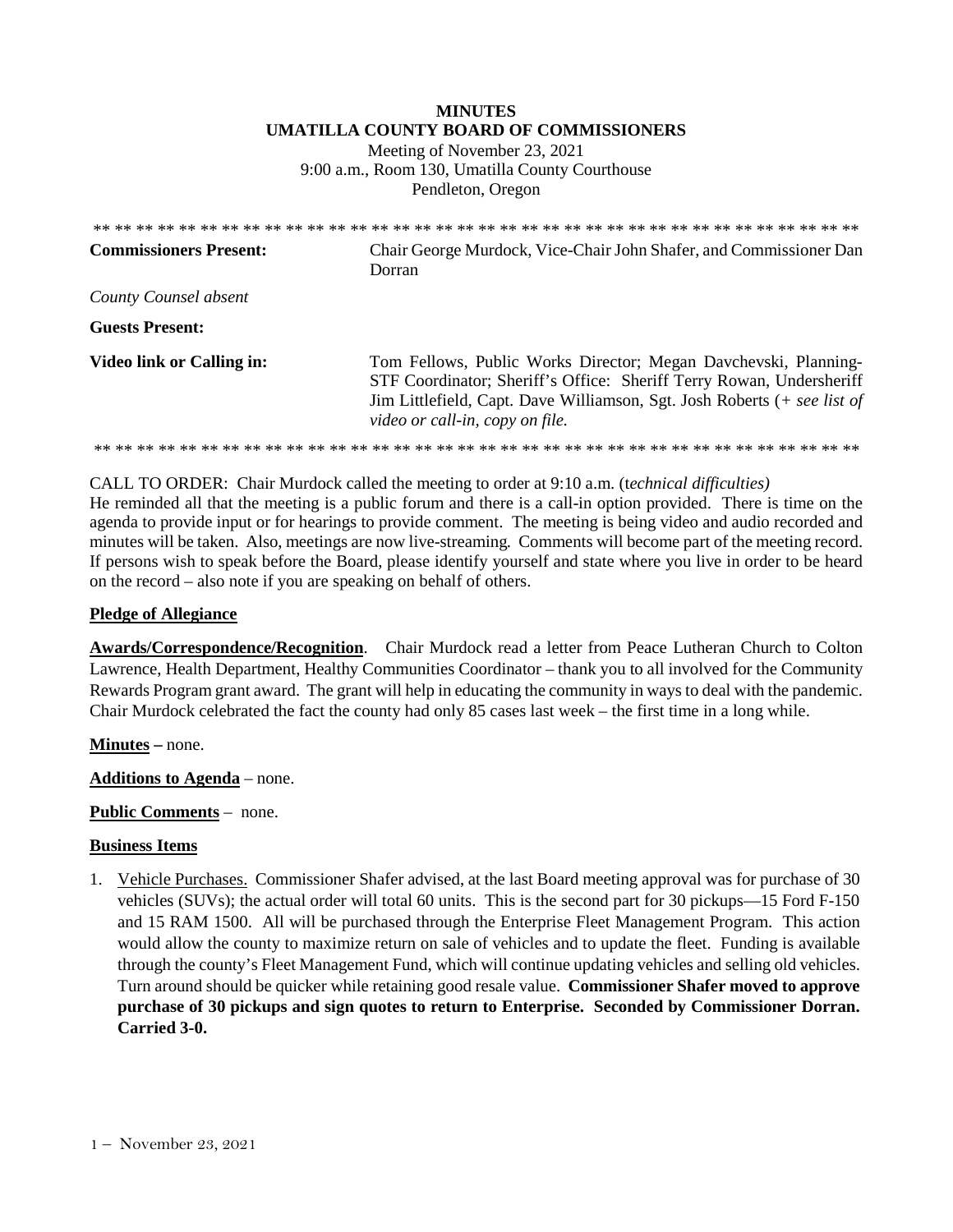- 2. Public Works Payable Sign Materials. Tom Fellows, Public Works Director, presented. Authorization is sought for Board approval of payable for sign materials, due to the amount. This process is unusually early in the season, but due to a large number of bridge postings required, his department needed to put in the order. Prices of materials is up significantly. The payable to ZUMAR Industries is \$6,589 (lowest quote). **Commissioner Dorran moved to approve the payable. Seconded by Commissioner Shafer. Carried, 3- 0.**
- 3. Public Works Purchase Bridge Planking. Mr. Fellows presented. He likes to keep a small quantity of bridge planning materials on hand to accommodate repairs. A request for proposals was issued for galvanized bridge deck planking. One proposal was received from CONTAECH Engineered Solutions. This planking is to replace bridges previously approved by the Board and to stockpile for recent repair needs. **Commissioner Dorran moved to approve payment to CONTECH in the amount of \$30,485. Seconded by Commissioner Shafer. Carried, 3-0.**
- 4. STF RVHT Recommendation. Megan Davchevski, Planning STF Coordinator. A new discretionary fund from ODOT has been set aside for Rural Veterans Healthcare Transportation grant applications and Umatilla County is eligible. One application was received from Good Shepherd Hospital for transit providers for veterans' medical appointments and other healthcare-related destinations. The STF committee met 11/18 and recommended approval for the first funding cycle. Request is for \$35,000 to be spent between 1/1/22 and 6/30/23. Upon this local approval, the application is submitted to ODOT for final project approval. The Transit Coordinator is recommending an increase of the project request to \$50,000 to account for growth and to increase the number of veterans to be served. Commissioner Dorran thanked Ms. Davchevski with congratulations on taking over this program. He previously met with her and Bob Waldher, Planning Director, to go over the process and agreed the increase is called for. **Commissioner Dorran moved to approve Good Shepherd Care Van's RVHT project, requesting \$50,000 with a minimum project amount of \$35,000, and authorizing submission of the project application to ODOT by the County Transit Coordinator. Seconded by Commissioner Shafer. Carried, 3-0.**
- 5. UCSO Vehicle Lease. Presented Undersheriff Littlefield and Capt. Dave Williamson as well as Sheriff Rowan and Sgt. Josh Roberts. Approval is sought for leasing two fully equipped Ford interceptors, one Ford F-150, and a specially equipped F350 – all through lease with Bancorp and ERS – annual cost of \$80,815/year for four years. He noted that pricing was received late yesterday afternoon from Dodge, with lower quotes. Therefore, the request amount should be lower than \$80,815 due to that through ERS company. Commissioner Dorran asked for clarification of the amount. Undersheriff Littlefield advised it should be about \$4,000 less per vehicle for Durango vehicles and the Ram pickups will be about \$1,000 less. Either Fords or Dodges should be available. In response to Commissioner Shafer's question about what will happen to aging vehicles, Sgt. Roberts advised vehicles will be itemized and contact will be made with Mr. Pahl about hanging on to vehicles if they are suitable/reliable in case they are needed elsewhere in the county. First option will go to the county and those not taken will go through sale with Bancorp. **Commissioner Dorran moved to approve and proceed with the request as outlined, noting the lower price/vehicle (annual cost less than \$80,815/year x four years). Seconded by Commissioner Shafer. Carried 3-0.**
- 6. CCS Contract. Presented by Commissioner Shafer. This is a 90-day contract for mental health services between the county and Community Counseling Solutions, Inc. The section for quality assurance has been removed and the contract will be for a 90-day period to end February 2022. This will allow electronic records to be retrieved from Credible when transition from Lifeways occurs. **Commissioner Shafer moved to approve. Seconded by Commissioner Dorran**. **Carried 3-0.**